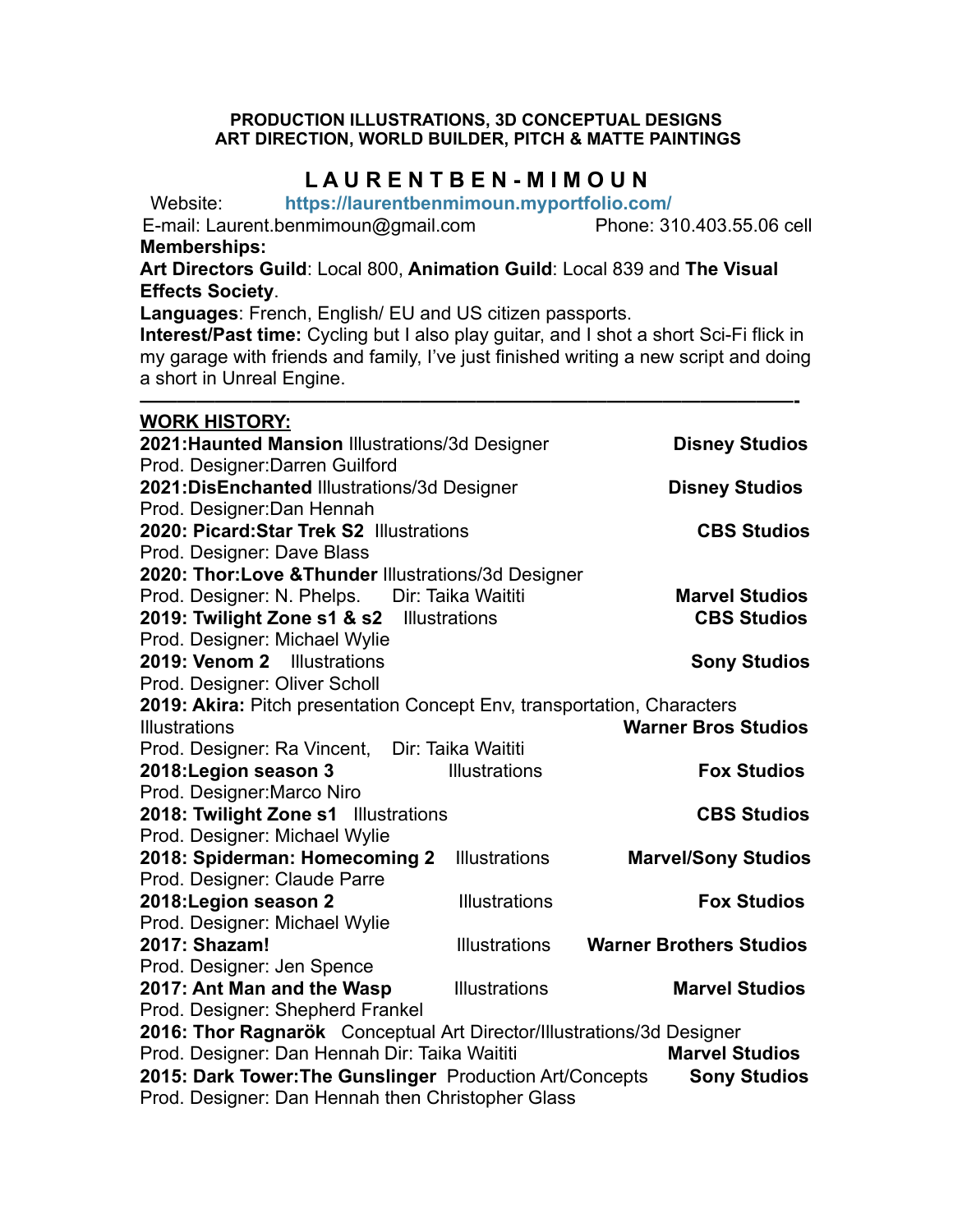**2015: Passengers** Art department/concepts **Sony Studios OSCAR NOMINATION for Best Production design** Prod. Designer: Guy Dyas **2015: Independence Day: Resurgence** Art department/concepts **Fox Studios** Dir.: Roland Emmerich Prod. Designer: Barry Chusid **2015: Ghostbusters** Car and hardware 3D designs/concept art **Sony Studios** Dir. Paul Feig Prod. Design: Jefferson Sage **2014 The Ark and the Aardvark(animation**) Art Director/ Visually Development **Unified pictures** Prod. Designer: Luc Demarchelier **2014 The Wall Of China** Art department/concepts **Legendary pictures**  Prod. Designer: John Myhre **2014 Brilliance** Art department/concepts **Legendary Pictures** Prod. Designer Dominic Watkins **2014 Alice2:Through the looking glass** Concept design/ concept modeler/ Illustrations , and postviz illustrations **Disney studios** Prod. Designer: Dan Hennah **2013 Ghostbusters III**  I worked directly with the Director and leading the team artists for 3D concept designs (transportation/props/environments) for studios presentation and I have created illustration for the art direction pitch. Dir./Prod. Ivan Reitman **Sony pictures Sony pictures 2013 Pacific Rim** Lead Matte painter/concept Artist Mirada studios, Dir. Guillermo Del Toro **2012: Project Almanac** Production Illustration/art direction/ studio presentation Paramount studios **Dir.** Dir. Dean Israelite **2012: 42 Hammerhead studios Matte paintings/concepts 2012: The Amazing Spiderman Lead Matte painter** Sony Imageworks **2012: The Dictator**  Matte paintings Hatch Fx **2012: 300: The Battle Of Artemisia Conceptual Designer** Warner Brothers Prod. Designer: Patrick Tatopoulos **2012: The Avengers** Concept Artist Digital Domain **2011: The Hunger Games Concept Illustrator** Lion's gate films Prod Designer : Phil Messina **2011:Arthur Christmas** Concept /Lead Matte painter Team of 9 artists & Assumed the quality check and department approval of DMP Sony Imageworks Dir: Sarah Smith **2011: Total Recall 2012 Concept Designer** Columbia Pictures Dir: Len Wiseman / Prod. Designer: Patrick Tatopoulos **2010: Gulliver's travels** Lead Concept / Matte painting. **HydroLux**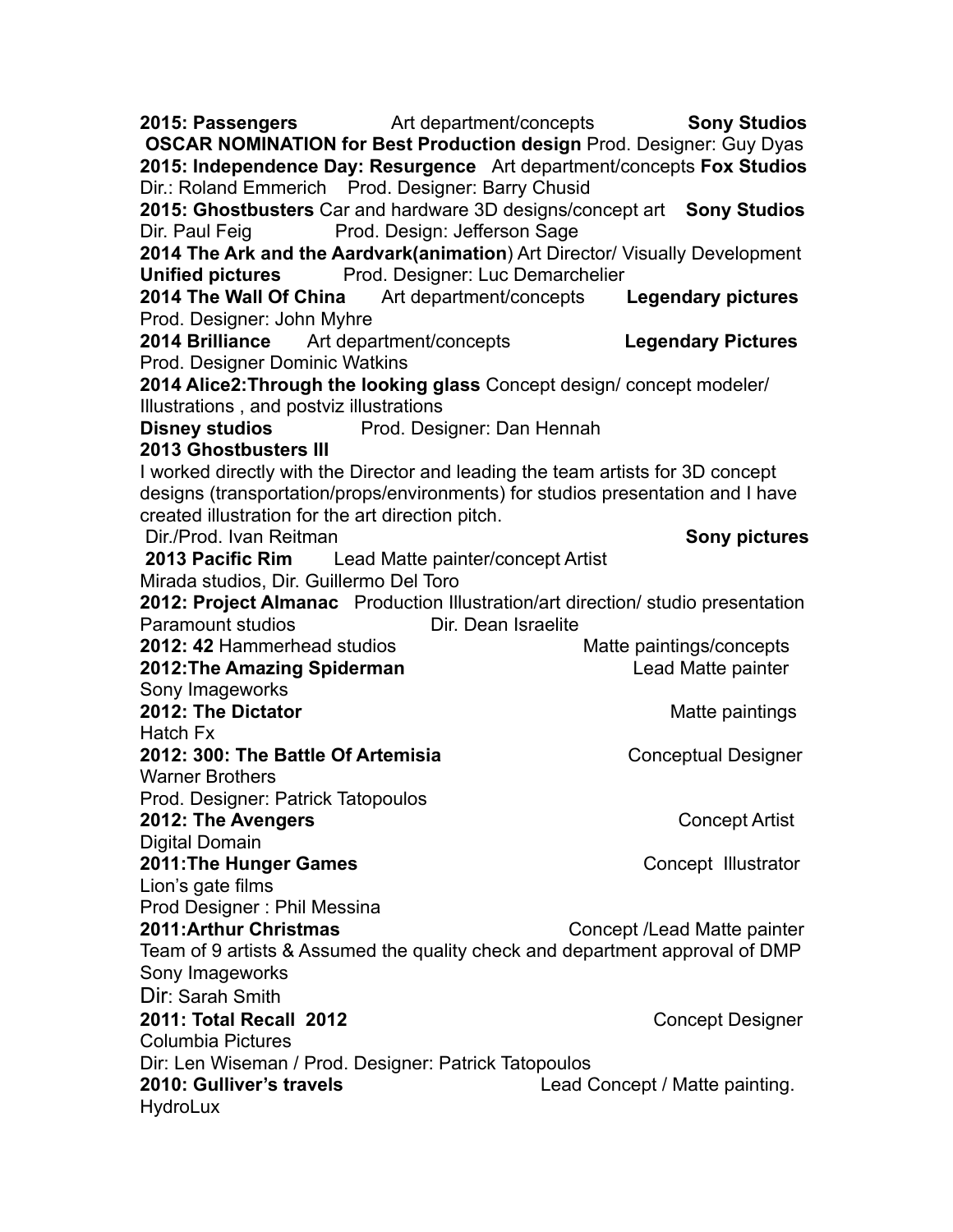| Dir: R. Letterman                                      |                                        |
|--------------------------------------------------------|----------------------------------------|
| 2010: Skyline                                          | Lead Concept / Matte painting.         |
| <b>HyDroLux</b>                                        |                                        |
| <b>Dir: Strauss Brothers</b>                           |                                        |
| 2010: Battle: Los Angeles                              | Concept / Lead Matte painter           |
| <b>HyDrauLX</b>                                        |                                        |
| Dir: J. Liebesman                                      |                                        |
| <b>2010: Priest</b>                                    | Concept / Matte painting.              |
| Svengali FX                                            |                                        |
| <b>Dir: Scott Stewart</b>                              |                                        |
| 2010: Percy Jackson & the Olympians                    | Concept / Matte painting               |
| <b>PIXOMONDO</b>                                       |                                        |
| Dir: Chris Columbus                                    |                                        |
| 2009: Mr. Limpet                                       | Concept illustration                   |
| <b>WARNER BROTHERS Studios</b>                         |                                        |
| Prod. Designer: Jim Bissell                            |                                        |
| 2009"All Good Things"                                  | Art Director/ Concept / Matte Painting |
| <b>GIANT STEPS FX</b>                                  |                                        |
| Dir. Andrew Jarecki                                    |                                        |
| <b>2009 "This is it"</b>                               | Concept / Matte painting               |
| Stimulated Inc. Michael Jackson: Stage Show            |                                        |
| Vfx Sup.: Bruce Jones                                  |                                        |
| 2008-2009" The Land of the Lost"                       | Lead Illustrator/ Matte painter        |
| RHYTHM&HUES                                            |                                        |
| Dir.Brad Silberling                                    |                                        |
| 2007-2008: "The Last Airbender"                        | <b>Concept Illustrator</b>             |
| <b>PARAMOUNT PICTURES Studios</b>                      |                                        |
| Dir. M. Night Shyamalan / Prod. Designer: Phil Messina |                                        |
| 2007:"Changeling"                                      | Matte painter                          |
| <b>PACTITLE Studios</b>                                |                                        |
| Dir. Clint Eastwood                                    |                                        |
| 2007:"I am Legend"                                     | Matte painter                          |
| <b>SONY PICTURES IMAGE WORKS</b>                       |                                        |
| Dir. F. Lawrence                                       |                                        |
| 2007:"Beowulf"                                         | Matte painter                          |
| SONY PICTURES IMAGE WORKS                              |                                        |
| Dir. R. Zemeckis                                       |                                        |
| 20005-07: " Tangled " / "Rapunzel"                     | <b>Visual Development</b>              |
| <b>WALT DISNEY Pictures</b>                            |                                        |
| Dir. Glen Keane / Art Dir. Lisa Keene                  |                                        |
| 2005 "Bolt" formerly:"American Dog"                    | Vis Dev /Matte paintings               |
| <b>WALT DISNEY Pictures</b>                            |                                        |
| Dir. Chris Sanders / Art Dir. Paul Felix               |                                        |
| 2005" The Hills Have Eyes "                            | Matte painting/Concept                 |
| Dir. Alex Aja                                          |                                        |
| 2004" The Phantom of the Opera"                        | Matte painting/Concept                 |
|                                                        |                                        |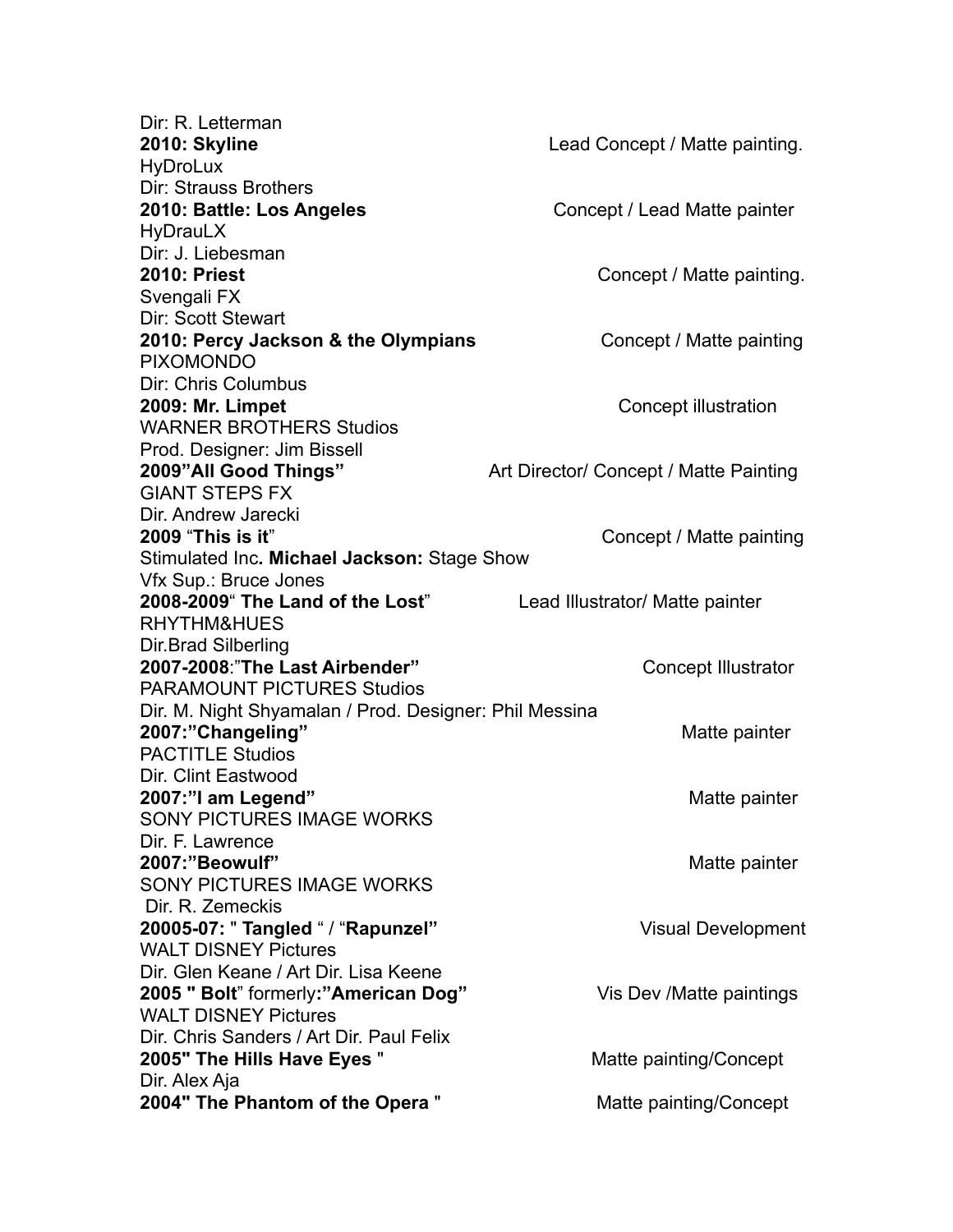ASYLUM FX *VES nominee 2004:Best created environment/ matte painting* Dir. Joel Schumacher **2004"** The Day after tomorrow " Matte painting/Concept **ORPHANAGE** Dir. Roland Emmerich **2003"** Around the world in 80 Days " RHYTHM&HUES Dir. Frank Coraci **2003" Peter Pan** " Matte paintings R!OT PICTURES Dir. P.J. Hogan **2003" Scary Movie 3 "** Matte paintings R!OT PICTURES Dir. David Zucker **2003" The Extraordinary League of Gentlemen** " Matte paintings/concepts R!OT PICTURES Dir. Stephen Norrington **2002" Terminator 3 "** Matte paintings R!OT PICTURES Dir. Jonathan Mostow **The Lord of the Rings: 2002" The Two Towers "** The Two Towers **"** The Two Towers **"** The Two Towers **"** The Two Towers **"** The Two Towers  $\frac{1}{2}$  The Two Towers  $\frac{1}{2}$  The Two Towers **"** The Two Towers  $\frac{1}{2}$  The Two Towers **"** The Two WETA DIGITAL *Academy Award for Best Visual Effects 2003*  Dir. Peter Jackson **2001 " The Fellowship of the Ring "** Matte paintings WETA DIGITAL *Academy Award for Best Visual Effects 2002* Dir. Peter Jackson **2001 " Rollerball " (remake)** Matte paintings/concepts VISION ART Dir. John Mc Tiernan **2001 " Moulin Rouge "** Matte paintings ASYLUM FX Dir. Baz Lurhman **2001 " Pearl Harbor "** Matte paintings ASYLUM FX Dir. Michael Bay **2000 " How the Grinch Stole Xmas "** Matte paintings DIGITAL DOMAIN Dir. Ron Howard **2000 " Little Nicky "** Designs. R!OT PICTURES Dir. Steven Brill **2000 " Ready to Rumble "** Matte paintings R!OT PICTURES Dir. Brian Robbins **99 " O Brother Where Art Thou! "** Matte paintings